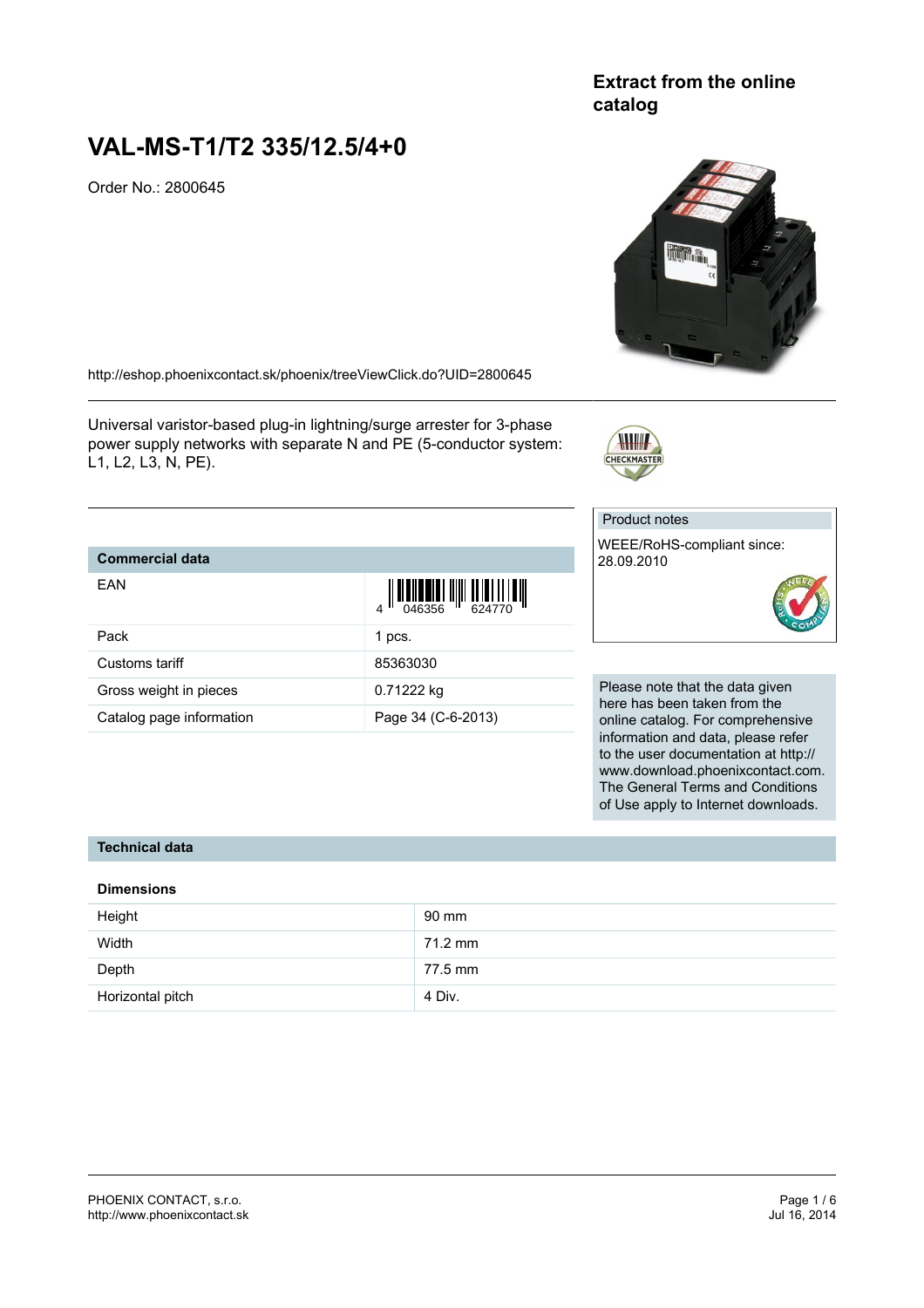#### **Ambient conditions**

| Degree of protection            | <b>IP20</b>   |
|---------------------------------|---------------|
| Ambient temperature (operation) | -40 °C  80 °C |

#### **General**

| IEC power supply system                  | TN-C                                    |
|------------------------------------------|-----------------------------------------|
|                                          | TN-S                                    |
| Housing material                         | PBT/PA                                  |
| Inflammability class according to UL 94  | V0                                      |
| Color                                    | black                                   |
| Standards for air and creepage distances | EN 60664-1                              |
|                                          | EN 61643-11                             |
| Mounting type                            | DIN rail: 35 mm                         |
| Type                                     | DIN rail module, two-section, divisible |
| Number of positions                      | 4                                       |
| Surge protection fault message           | Optical                                 |
| Direction of action                      | 4L-PEN                                  |

#### **Protective circuit**

| <b>IEC</b> test classification                                | 1/11                                                |
|---------------------------------------------------------------|-----------------------------------------------------|
|                                                               | T1/ T2                                              |
| EN type                                                       | T1/ T2                                              |
| Nominal voltage $U_N$                                         | 240 V AC (230/400 V AC  240/415 V AC)               |
| Maximum continuous operating voltage $U_c$                    | 335 V AC                                            |
| Maximum continuous operating voltage $U_c$ (L-PE)             | 335 V AC                                            |
| Maximum continuous operating voltage $U_c$ (N-PE)             | 335 V AC                                            |
| $U_T$ (TOV-proof)                                             | 415 V AC (5 s/L-PEN)                                |
| Nominal frequency $f_N$                                       | 50 Hz (60 Hz)                                       |
| Rated load current I <sub>1</sub>                             | 80 A (with serial 16mm <sup>2</sup> through wiring) |
| Residual current $I_{PE}$                                     | $\leq$ 0.8 mA (per phase)                           |
| Standby power consumption $P_c$                               | $\leq$ 1.07 VA (per phase)                          |
| Max. discharge current $I_{max}$ (8/20) µs maximum (L-<br>PE) | 150 kA (3 x L)                                      |
|                                                               | 50 kA                                               |
| Max. discharge current $I_{max}$ (8/20) µs maximum (N-<br>PE) | 50 kA                                               |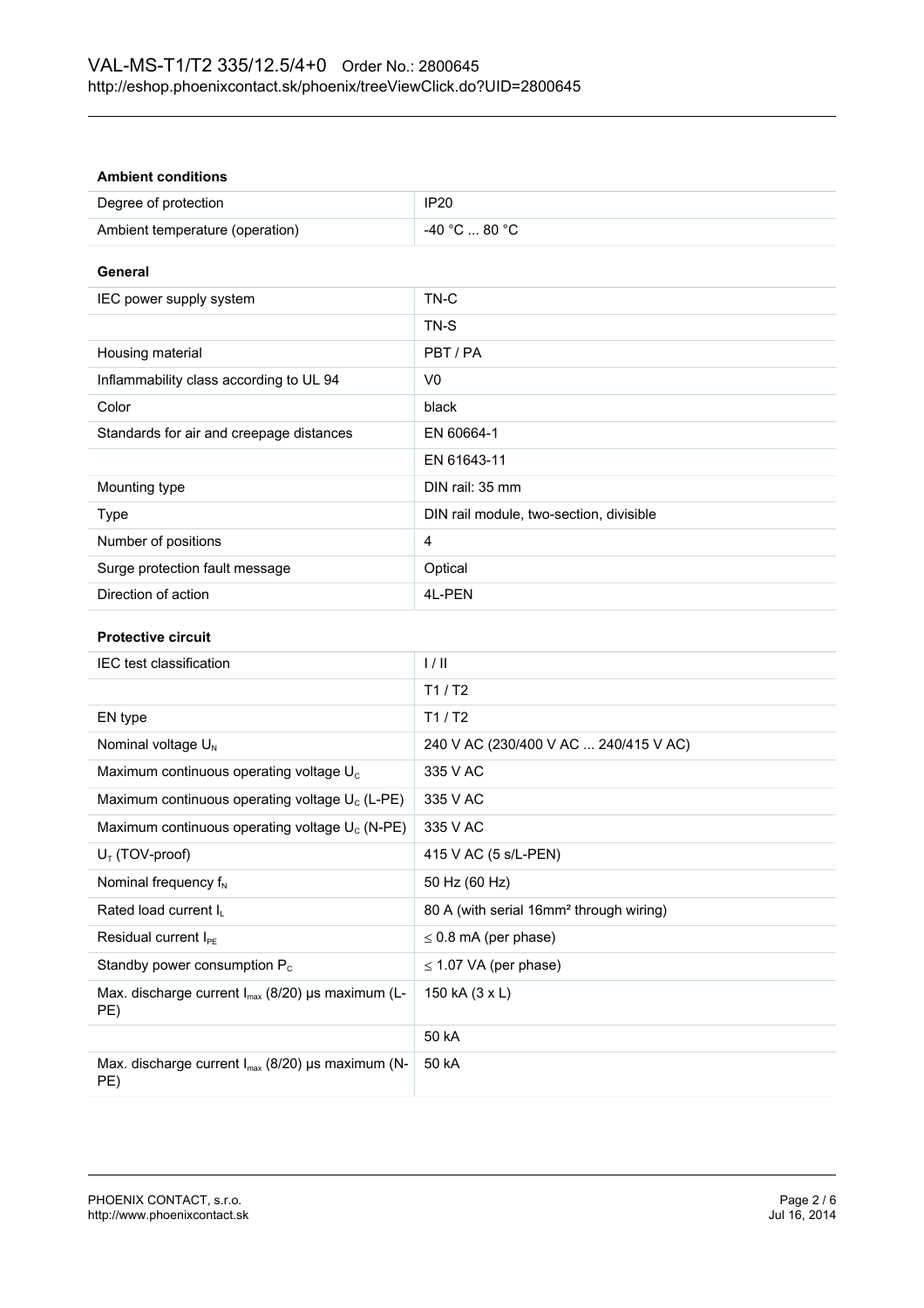| Nominal discharge current $I_n$ (8/20) µs (L-PE)                      | 37.5 kA (3 x L)                         |
|-----------------------------------------------------------------------|-----------------------------------------|
|                                                                       | 12.5 kA                                 |
| Nominal discharge current $I_n$ (8/20) $\mu s$ (N-PE)                 | 12.5 kA                                 |
| Impulse discharge current (10/350) µs charge                          | 25 As                                   |
| Impulse discharge current (10/350)□µs, specific<br>energy             | 625.00 kJ/Ω                             |
| Impulse discharge current (10/350)□µs, peak<br>value I <sub>imp</sub> | 50 kA                                   |
| Impulse discharge current (10/350) µs charge                          | 6.25 As                                 |
| Impulse discharge current (10/350)□µs, specific<br>energy             | 39.00 kJ/Ω                              |
| Impulse discharge current (10/350)□µs, peak<br>value I <sub>imp</sub> | 12.5 kA (1-pos.)                        |
| Voltage protection level U <sub>p</sub>                               | $\leq$ 1.2 kV                           |
| Voltage protection level U <sub>p</sub> (L-PE)                        | $\leq$ 1.2 kV                           |
|                                                                       | $≤ 1.6$ kV (30 kA - 8/20µs)             |
| Voltage protection level U <sub>p</sub> (N-PE)                        | $\leq$ 1.2 kV                           |
|                                                                       | $\leq$ 1.6 kV (30 kA - 8/20µs)          |
| Residual voltage (L-PE)                                               | $\leq$ 1.1 kV (at 10 kA)                |
|                                                                       | $\leq$ 1 kV (at 5 kA)                   |
|                                                                       | $\leq$ 0.9 kV (at 3 kA)                 |
|                                                                       | $\leq$ 1.2 kV                           |
| Residual voltage (N-PE)                                               | $\leq$ 1.2 kV                           |
|                                                                       | $\leq$ 1.1 kV (at 10 kA)                |
|                                                                       | $\leq$ 1 kV (at 5 kA)                   |
|                                                                       | $\leq$ 0.9 kV (at 3 kA)                 |
| Response time                                                         | $\leq$ 25 ns                            |
| Response time (L-PEN)                                                 | $\leq$ 25 ns                            |
| Max. required backup fuse with branch wiring                          | 160 A (gL/gG)                           |
| Max. required backup fuse with V-type through<br>wiring               | 80 A (gL/gG / with 16 mm <sup>2</sup> ) |
| Short-circuit resistance $I_P$ with max. backup fuse<br>(effective)   | 25 kA                                   |
| <b>Connection, protective circuit</b>                                 |                                         |
| Connection method                                                     | Screw connection                        |
| Connection type IN                                                    | Biconnect screw terminal block          |
| Connection type OUT                                                   | Biconnect screw terminal block          |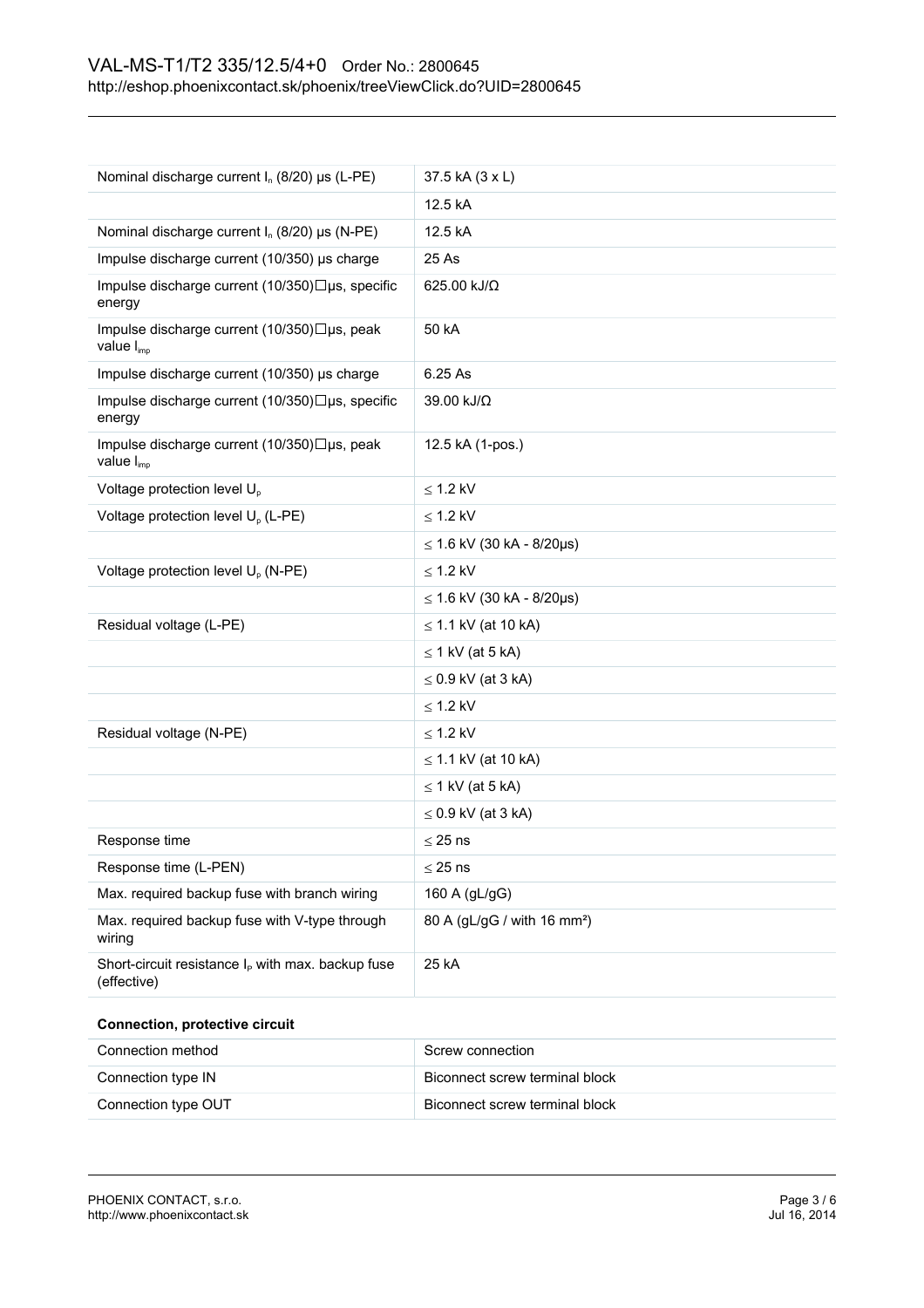| Connection method                      | Biconnect terminal block |
|----------------------------------------|--------------------------|
|                                        |                          |
| Screw thread                           | M5                       |
| Tightening torque                      | 4.5 Nm                   |
| Stripping length                       | $16 \text{ mm}$          |
| Conductor cross section stranded min.  | $1.5$ mm <sup>2</sup>    |
| Conductor cross section stranded max.  | $25 \text{ mm}^2$        |
| Conductor cross section solid min.     | $1.5$ mm <sup>2</sup>    |
| Conductor cross section solid max.     | $35 \text{ mm}^2$        |
| Conductor cross section AWG/kcmil min. | 15                       |
| Conductor cross section AWG/kcmil max  | 2                        |
| <b>Standards and Regulations</b>       |                          |

| Standards/regulations | IEC 61643-1 2005     |
|-----------------------|----------------------|
|                       | EN 61643-11/A11 2007 |

## **Certificates**





Certification cULus Recognized, KEMA-KEUR, ÖVE, GL

Certifications applied for: Certification Ex:

| <b>Accessories</b> |                          |                                                                                                                                                                                          |
|--------------------|--------------------------|------------------------------------------------------------------------------------------------------------------------------------------------------------------------------------------|
| ltem.              | Designation              | Description                                                                                                                                                                              |
| General            |                          |                                                                                                                                                                                          |
| 2749880            | DK-BIC-35                | Feed-through terminal block for VAL and FLT applications                                                                                                                                 |
| <b>Marking</b>     |                          |                                                                                                                                                                                          |
| 1051993            | <b>B-STIFT</b>           | Marker pen, for manual labeling of unprinted Zack strips, smear-<br>proof and waterproof, line thickness 0.5 mm                                                                          |
| 0800763            | ZBN 18:SO/CMS            | Zack marker strip, white, for terminal block width: 18 mm                                                                                                                                |
| 2809128            | <b>ZBN 18:UNBEDRUCKT</b> | Zack marker strip, Strip, white, unlabeled, can be labeled with:<br>Plotter, Mounting type: Snap into tall marker groove, for terminal<br>block width: 18 mm, Lettering field: 18 x 5 mm |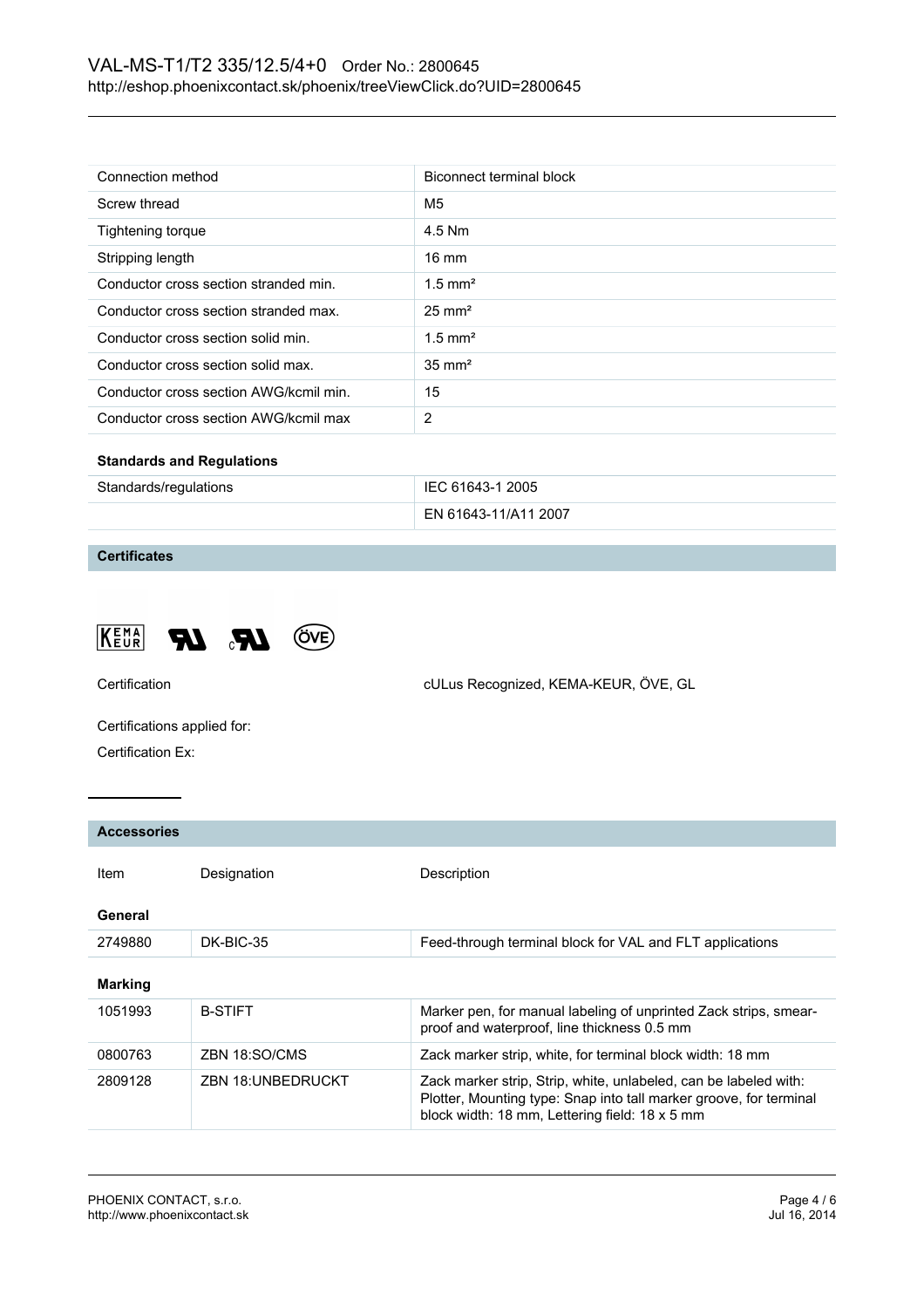#### **Drawings**

Dimensioned drawing



Circuit diagram